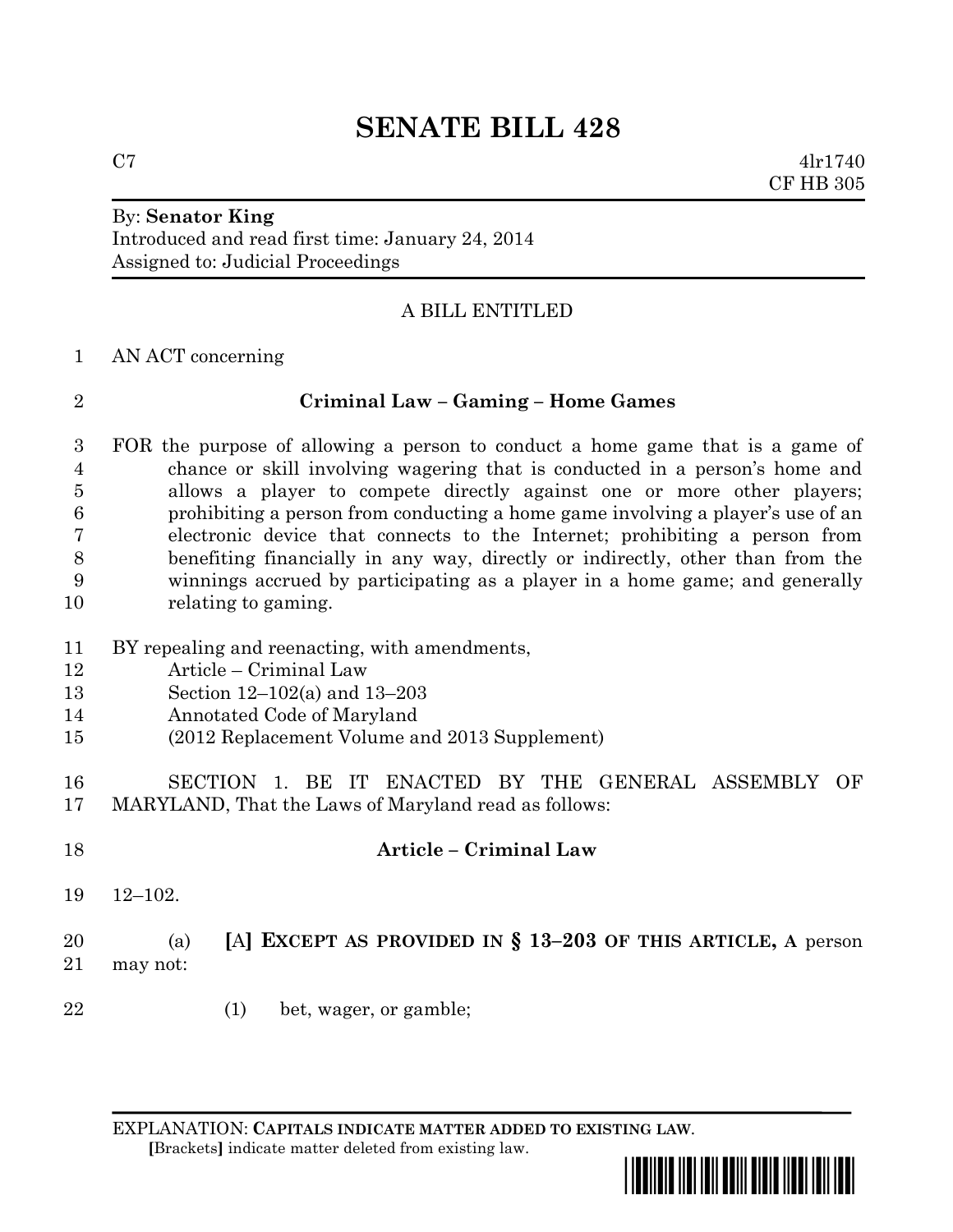#### **SENATE BILL 428**

| $\mathbf{1}$<br>$\overline{2}$        | make or sell a book or pool on the result of a race, contest, or<br>(2)<br>contingency;                                                                                                                                                                      |
|---------------------------------------|--------------------------------------------------------------------------------------------------------------------------------------------------------------------------------------------------------------------------------------------------------------|
| 3<br>$\overline{4}$<br>$\overline{5}$ | establish, keep, rent, use, or occupy, or knowingly allow to be<br>(3)<br>established, kept, rented, used, or occupied, all or a part of a building, vessel, or place,<br>on land or water, within the State, for the purpose of:                            |
| 6                                     | betting, wagering, or gambling; or<br>(i)                                                                                                                                                                                                                    |
| $\overline{7}$<br>$8\,$               | making, selling, or buying books or pools on the result of a<br>(ii)<br>race, contest, or contingency; or                                                                                                                                                    |
| 9<br>10<br>11                         | receive, become the depository of, record, register, or forward, or<br>(4)<br>propose, agree, or pretend to forward, money or any other thing or consideration of<br>value, to be bet, wagered, or gambled on the result of a race, contest, or contingency. |
| 12                                    | $13 - 203.$                                                                                                                                                                                                                                                  |
| 13                                    | This title and Title 12 of this article do not prohibit:                                                                                                                                                                                                     |
| 14<br>15<br>16                        | (1)<br>a qualified organization from conducting a gaming event for the<br>exclusive benefit of a qualified organization if an individual or group of individuals<br>does not:                                                                                |
| 17<br>18                              | $\left[ (1) \right]$<br>benefit financially from the gaming event under this<br>(I)<br>subtitle; or                                                                                                                                                          |
| 19<br>20                              | (II) receive any of the proceeds from the gaming event under<br>$\lceil (2) \rceil$<br>this subtitle for personal use or benefit; OR                                                                                                                         |
| 21<br>22                              | (2)<br>A PERSON FROM CONDUCTING A HOME GAME THAT IS A GAME<br>OF CHANCE OR SKILL INVOLVING WAGERING THAT:                                                                                                                                                    |
| 23                                    | (I)<br>IS CONDUCTED IN THE PERSON'S HOME;                                                                                                                                                                                                                    |
| 24<br>25                              | (II)<br>ALLOWS A PLAYER TO COMPETE DIRECTLY AGAINST<br>ONE OR MORE OTHER PLAYERS;                                                                                                                                                                            |
| 26<br>27                              | (III) DOES NOT INVOLVE A PLAYER'S USE OF AN ELECTRONIC<br>DEVICE THAT CONNECTS TO THE INTERNET; AND                                                                                                                                                          |
| 28<br>29<br>30                        | DOES NOT ALLOW A PERSON TO BENEFIT FINANCIALLY<br>(IV)<br>IN ANY WAY, DIRECTLY OR INDIRECTLY, OTHER THAN FROM THE WINNINGS<br>ACCRUED BY PARTICIPATING AS A PLAYER IN THE GAME.                                                                              |